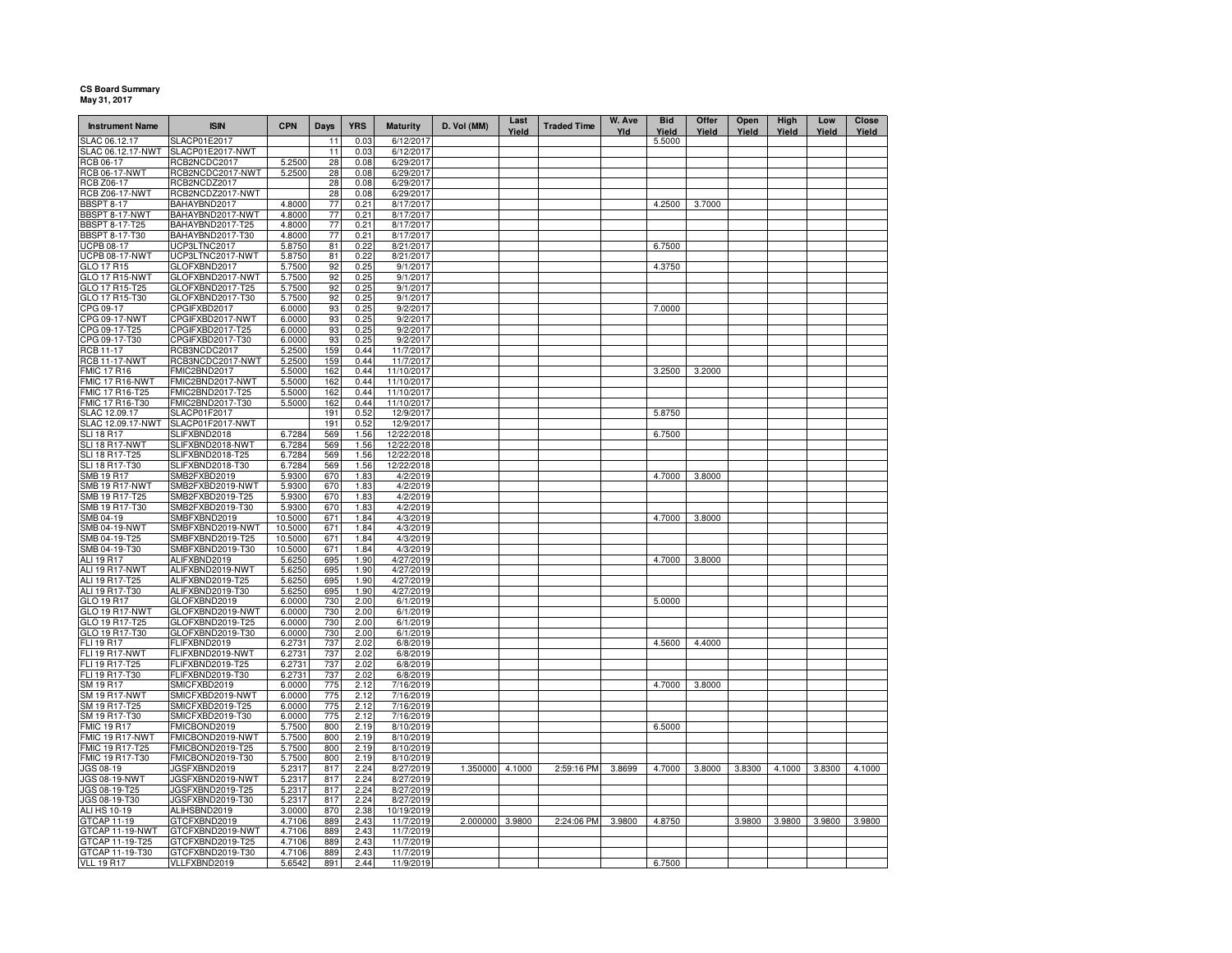| <b>Instrument Name</b>                    | <b>ISIN</b>                          | <b>CPN</b>       | Days         | <b>YRS</b>   | <b>Maturity</b>          | D. Vol (MM)     | Last<br>Yield | <b>Traded Time</b> | W. Ave<br>Yld | <b>Bid</b><br>Yield | Offer<br>Yield | Open<br>Yield | High<br>Yield | Low<br>Yield | Close<br>Yield |
|-------------------------------------------|--------------------------------------|------------------|--------------|--------------|--------------------------|-----------------|---------------|--------------------|---------------|---------------------|----------------|---------------|---------------|--------------|----------------|
| VLL 19 R17-NWT                            | VLLFXBND2019-NWT                     | 5.6542           | 891          | 2.44         | 11/9/2019                |                 |               |                    |               |                     |                |               |               |              |                |
| VLL 19 R17-T25                            | VLLFXBND2019-T25                     | 5.6542           | 891          | 2.44         | 11/9/2019                |                 |               |                    |               |                     |                |               |               |              |                |
| VLL 19 R17-T30<br>GTCAP 20 R17            | VLLFXBND2019-T30<br>GTCFXBND2020     | 5.6542<br>4.8371 | 891<br>1001  | 2.44<br>2.74 | 11/9/2019<br>2/27/2020   | 2.000000 4.1000 |               | 11:21:44 AM        | 4.1000        | 4.8000              |                | 4.1000        | 4.1000        | 4.1000       | 4.1000         |
| GTCAP 20 R17-NWT                          | GTCFXBND2020-NWT                     | 4.8371           | 1001         | 2.74         | 2/27/2020                |                 |               |                    |               |                     |                |               |               |              |                |
| GTCAP 20 R17-T25                          | GTCFXBND2020-T25                     | 4.8371           | 1001         | 2.74         | 2/27/2020                |                 |               |                    |               |                     |                |               |               |              |                |
| GTCAP 20 R17-T30                          | GTCFXBND2020-T30                     | 4.8371           | 1001         | 2.74         | 2/27/2020                |                 |               |                    |               |                     |                |               |               |              |                |
| <b>SMPH 03-20</b>                         | SMPHFXBD2020                         | 5.1000           | 1004         | 2.75         | 3/1/2020                 |                 |               |                    |               | 4.9750              |                |               |               |              |                |
| SMPH 03-20-NWT                            | SMPHFXBD2020-NWT                     | 5.1000           | 1004         | 2.75         | 3/1/2020                 |                 |               |                    |               |                     |                |               |               |              |                |
| SMPH 03-20-T25                            | SMPHFXBD2020-T25<br>SMPHFXBD2020-T30 | 5.1000           | 1004<br>1004 | 2.75         | 3/1/2020<br>3/1/2020     |                 |               |                    |               |                     |                |               |               |              |                |
| SMPH 03-20-T30<br>CPG 20 R18              | CPGIFXBD2020                         | 5.1000<br>6.6878 | 1005         | 2.75<br>2.75 | 3/2/2020                 |                 |               |                    |               | 7.0000              |                |               |               |              |                |
| CPG 20 R18-NWT                            | CPGIFXBD2020-NWT                     | 6.6878           | 1005         | 2.75         | 3/2/2020                 |                 |               |                    |               |                     |                |               |               |              |                |
| CPG 20 R18-T25                            | CPGIFXBD2020-T25                     | 6.6878           | 1005         | 2.75         | 3/2/2020                 |                 |               |                    |               |                     |                |               |               |              |                |
| CPG 20 R18-T30                            | CPGIFXBD2020-T30                     | 6.6878           | 1005         | 2.75         | 3/2/2020                 |                 |               |                    |               |                     |                |               |               |              |                |
| MBT 04-20                                 | MBTLTNCD2020                         | 4.0000           | 1058         | 2.90         | 4/24/2020                | 2.000000        | 4.5860        | 10:46:01 AM        | 4.5860        |                     |                | 4.5860        | 4.5860        | 4.5860       | 4.5860         |
| EDC 20 R18                                | EDCFXBND2020                         | 4.1583           | 1067         | 2.92         | 5/3/2020                 | 1.000000        | 4.1000        | 11:48:00 AM        | 4.1000        | 4.8000              |                | 4.1000        | 4.1000        | 4.1000       | 4.1000         |
| EDC 20 R18-NWT<br>EDC 20 R18-T25          | EDCFXBND2020-NWT<br>EDCFXBND2020-T25 | 4.1583<br>4.1583 | 1067<br>1067 | 2.92         | 5/3/2020                 |                 |               |                    |               |                     |                |               |               |              |                |
| EDC 20 R18-T30                            | EDCFXBND2020-T30                     | 4.1583           | 1067         | 2.92<br>2.92 | 5/3/2020<br>5/3/2020     |                 |               |                    |               |                     |                |               |               |              |                |
| PNB 06-20                                 | PNBLTNCD2020                         | 4.1250           | 1107         | 3.03         | 6/12/2020                |                 |               |                    |               |                     |                |               |               |              |                |
| <b>RCB 06-20</b>                          | RCBLTNCD2020                         | 4.1250           | 1114         | 3.05         | 6/19/2020                |                 |               |                    |               |                     |                |               |               |              |                |
| GLO 20 R18                                | GLOFXBND2020                         | 4.8875           | 1142         | 3.13         | 7/17/2020                |                 |               |                    |               | 4.8000              | 4.1000         |               |               |              |                |
| GLO 20 R18-NWT                            | GLOFXBND2020-NWT                     | 4.8875           | 1142         | 3.13         | 7/17/2020                |                 |               |                    |               |                     |                |               |               |              |                |
| GLO 20 R18-T25                            | GLOFXBND2020-T25                     | 4.8875           | 1142         | 3.13         | 7/17/2020                |                 |               |                    |               |                     |                |               |               |              |                |
| GLO 20 R18-T30                            | GLOFXBND2020-T30                     | 4.8875           | 1142         | 3.13         | 7/17/2020                |                 |               |                    |               |                     |                |               |               |              |                |
| <b>SLTC 20 R18</b>                        | SLTCFXBD2020                         | 4.9925           | 1178<br>1178 | 3.23         | 8/22/2020                |                 |               |                    |               | 7.2500              |                |               |               |              |                |
| SLTC 20 R18-NWT<br><b>SLTC 20 R18-T25</b> | SLTCFXBD2020-NWT<br>SLTCFXBD2020-T25 | 4.9925<br>4.9925 | 1178         | 3.23<br>3.23 | 8/22/2020<br>8/22/2020   |                 |               |                    |               |                     |                |               |               |              |                |
| SLTC 20 R18-T30                           | SLTCFXBD2020-T30                     | 4.9925           | 1178         | 3.23         | 8/22/2020                |                 |               |                    |               |                     |                |               |               |              |                |
| BDO 10-20                                 | BDO2LTNC2020                         | 3.7500           | 1223         | 3.35         | 10/6/2020                |                 |               |                    |               | 5.2500              |                |               |               |              |                |
| ALI 20 R19                                | ALIFXBND2020                         | 4.6250           | 1227         | 3.36         | 10/10/2020               |                 |               |                    |               | 4.8000              | 4.1000         |               |               |              |                |
| ALI 20 R19-NWT                            | ALIFXBND2020-NWT                     | 4.6250           | 1227         | 3.36         | 10/10/2020               |                 |               |                    |               |                     |                |               |               |              |                |
| ALI 20 R19-T25                            | ALIFXBND2020-T25                     | 4.6250           | 1227         | 3.36         | 10/10/2020               |                 |               |                    |               |                     |                |               |               |              |                |
| ALI 20 R19-T30                            | ALIFXBND2020-T30                     | 4.6250           | 1227         | 3.36         | 10/10/2020               |                 |               |                    |               |                     |                |               |               |              |                |
| <b>HOUSE 10-20</b><br>HOUSE 10-20-NWT     | HOUSEFBD2020<br>HOUSEFBD2020-NWT     | 6.2080<br>6.2080 | 1233<br>1233 | 3.38<br>3.38 | 10/16/2020<br>10/16/2020 |                 |               |                    |               | 6.0000              | 5.0000         |               |               |              |                |
| HOUSE 10-20-T25                           | HOUSEFBD2020-T25                     | 6.2080           | 1233         | 3.38         | 10/16/2020               |                 |               |                    |               |                     |                |               |               |              |                |
| <b>HOUSE 10-20-T30</b>                    | HOUSEFBD2020-T30                     | 6.2080           | 1233         | 3.38         | 10/16/2020               |                 |               |                    |               |                     |                |               |               |              |                |
| AEV 11-20                                 | AEV2FXBD2020                         | 4.4722           | 1254         | 3.43         | 11/6/2020                | 1.000000        | 4.6750        | 9:02:07 AM         | 4.6750        | 4.7000              | 4.1000         | 4.6750        | 4.6750        | 4.6750       | 4.6750         |
| <b>AEV 11-20-NWT</b>                      | AEV2FXBD2020-NWT                     | 4.4722           | 1254         | 3.43         | 11/6/2020                |                 |               |                    |               |                     |                |               |               |              |                |
| AEV 11-20-T25                             | AEV2FXBD2020-T25                     | 4.4722           | 1254         | 3.43         | 11/6/2020                |                 |               |                    |               |                     |                |               |               |              |                |
| AEV 11-20-T30                             | AEV2FXBD2020-T30                     | 4.4722           | 1254         | 3.43         | 11/6/2020                |                 |               |                    |               |                     |                |               |               |              |                |
| FLI 20 R19<br>FLI 20 R19-NWT              | FLIFXBND2020<br>FLIFXBND2020-NWT     | 4.8562<br>4.8562 | 1256<br>1256 | 3.44<br>3.44 | 11/8/2020<br>11/8/2020   |                 |               |                    |               | 4.9000              | 4.1000         |               |               |              |                |
| FLI 20 R19-T25                            | FLIFXBND2020-T25                     | 4.8562           | 1256         | 3.44         | 11/8/2020                |                 |               |                    |               |                     |                |               |               |              |                |
| FLI 20 R19-T30                            | FLIFXBND2020-T30                     | 4.8562           | 1256         | 3.44         | 11/8/2020                |                 |               |                    |               |                     |                |               |               |              |                |
| AEV 20 R19                                | AEVFXBND2020                         | 4.4125           | 1269         | 3.47         | 11/21/2020               |                 |               |                    |               | 4.9000              |                |               |               |              |                |
| AEV 20 R19-NWT                            | AEVFXBND2020-NWT                     | 4.4125           | 1269         | 3.47         | 11/21/2020               |                 |               |                    |               |                     |                |               |               |              |                |
| AEV 20 R19-T25                            | AEVFXBND2020-T25                     | 4.4125           | 1269         | 3.47         | 11/21/2020               |                 |               |                    |               |                     |                |               |               |              |                |
| AEV 20 R19-T30                            | AEVFXBND2020-T30                     | 4.4125           | 1269         | 3.47         | 11/21/2020               |                 |               |                    |               |                     |                |               |               |              |                |
| MER 20 P19<br><b>MER 20 P19-NWT</b>       | MERFXBND2020<br>MERFXBND2020-NWT     | 4.3750<br>4.3750 | 1290<br>1290 | 3.53<br>3.53 | 12/12/2020<br>12/12/2020 | 0.050000        | 4.8650        | 3:54:10 PM         | 4.8650        | 4.8700              |                | 4.8650        | 4.8650        | 4.8650       | 4.8650         |
| MER 20 P19-T25                            | MERFXBND2020-T25                     | 4.3750           | 1290         | 3.53         | 12/12/2020               |                 |               |                    |               |                     |                |               |               |              |                |
| MER 20 P19-T30                            | MERFXBND2020-T30                     | 4.3750           | 1290         | 3.53         | 12/12/2020               |                 |               |                    |               |                     |                |               |               |              |                |
| TEL 21 R19                                | FELFXBND2021                         | 5.2250           | 1346         | 3.69         | 2/6/2021                 | 2.000000        | 4.8750        | 2:31:27 PM         | 4.8750        | 4.7000              |                | 4.8750        | 4.8750        | 4.8750       | 4.8750         |
| <b>TEL 21 R19-NWT</b>                     | FELFXBND2021-NWT                     | 5.2250           | 1346         | 3.69         | 2/6/2021                 |                 |               |                    |               |                     |                |               |               |              |                |
| TEL 21 R19-T25                            | TELFXBND2021-T25                     | 5.2250           | 1346         | 3.69         | 2/6/2021                 |                 |               |                    |               |                     |                |               |               |              |                |
| TEL 21 R19-T30                            | FELFXBND2021-T30                     | 5.2250           | 1346         | 3.69         | 2/6/2021                 |                 |               |                    |               |                     |                |               |               |              |                |
| ABS 21 R19<br>ABS 21 R19-NWT              | ABSFXBND2021<br>ABSFXBND2021-NWT     | 5.3350<br>5.3350 | 1350<br>1350 | 3.70<br>3.70 | 2/10/2021<br>2/10/2021   |                 |               |                    |               | 5.2000              | 4.2000         |               |               |              |                |
| ABS 21 R19-T25                            | ABSFXBND2021-T25                     | 5.3350           | 1350         | 3.70         | 2/10/2021                |                 |               |                    |               |                     |                |               |               |              |                |
| ABS 21 R19-T30                            | ABSFXBND2021-T30                     | 5.3350           | 1350         | 3.70         | 2/10/2021                |                 |               |                    |               |                     |                |               |               |              |                |
| ROCK 21 R19                               | ROCKFXBD2021                         | 5.0932           | 1355         | 3.71         | 2/15/2021                |                 |               |                    |               | 5.2000              | 4.2000         |               |               |              |                |
| ROCK 21 R19-NWT                           | ROCKFXBD2021-NWT                     | 5.0932           | 1355         | 3.71         | 2/15/2021                |                 |               |                    |               |                     |                |               |               |              |                |
| ROCK 21 R19-T25                           | ROCKFXBD2021-T25                     | 5.0932           | 1355         | 3.71         | 2/15/2021                |                 |               |                    |               |                     |                |               |               |              |                |
| ROCK 21 R19-T30                           | ROCKFXBD2021-T30                     | 5.0932           | 1355         | 3.71         | 2/15/2021                |                 |               |                    |               |                     |                |               |               |              |                |
| SMPH 02-21                                | SMPH2FBD2021<br>SMPH2FBD2021-NWT     | 4.5095           | 1365<br>1365 | 3.74         | 2/25/2021                | 1.000000        | 4.8000        | 11:19:48 AM        | 4.8000        | 4.6500              | 4.2000         | 4.8000        | 4.8000        | 4.8000       | 4.8000         |
| SMPH 02-21-NWT<br>SMPH 02-21-T25          | SMPH2FBD2021-T25                     | 4.5095<br>4.5095 | 1365         | 3.74<br>3.74 | 2/25/2021<br>2/25/2021   |                 |               |                    |               |                     |                |               |               |              |                |
| SMPH 02-21-T30                            | SMPH2FBD2021-T30                     | 4.5095           | 1365         | 3.74         | 2/25/2021                |                 |               |                    |               |                     |                |               |               |              |                |
| <b>JGS 21 R19</b>                         | JGSFXBND2021                         | 5.2442           | 1367         | 3.74         | 2/27/2021                |                 |               |                    |               | 5.1000              | 4.2000         |               |               |              |                |
| <b>JGS 21 R19-NWT</b>                     | JGSFXBND2021-NWT                     | 5.2442           | 1367         | 3.74         | 2/27/2021                |                 |               |                    |               |                     |                |               |               |              |                |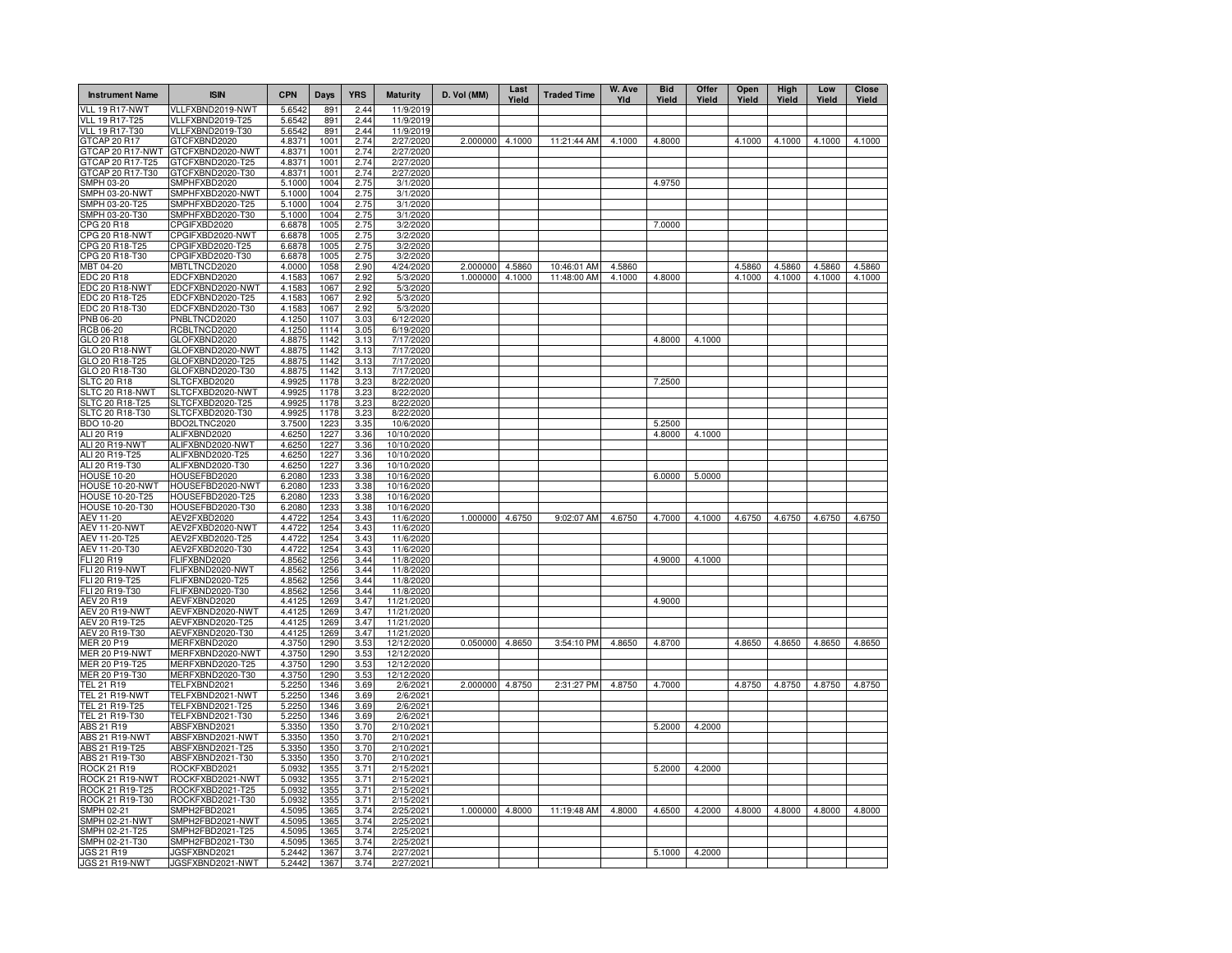| <b>Instrument Name</b>           | <b>ISIN</b>                          | <b>CPN</b>       | Days         | <b>YRS</b>   | <b>Maturity</b>          | D. Vol (MM)     | Last<br>Yield | <b>Traded Time</b> | W. Ave<br>YId | <b>Bid</b><br>Yield | Offer<br>Yield | Open<br>Yield | High<br>Yield | Low<br>Yield                | <b>Close</b><br>Yield |
|----------------------------------|--------------------------------------|------------------|--------------|--------------|--------------------------|-----------------|---------------|--------------------|---------------|---------------------|----------------|---------------|---------------|-----------------------------|-----------------------|
| JGS 21 R19-T25                   | IGSFXBND2021-T25                     | 5.2442           | 1367         | 3.74         | 2/27/2021                |                 |               |                    |               |                     |                |               |               |                             |                       |
| JGS 21 R19-T30                   | JGSFXBND2021-T30                     | 5.2442           | 1367         | 3.74         | 2/27/2021                |                 |               |                    |               |                     |                |               |               |                             |                       |
| <b>SLI 21 R18</b>                | SLIFXBND2021                         | 6.7150           | 1390         | 3.81         | 3/22/2021                |                 |               |                    |               | 6.7500              |                |               |               |                             |                       |
| SLI 21 R18-NWT<br>SLI 21 R18-T25 | SLIFXBND2021-NWT<br>SLIFXBND2021-T25 | 6.7150<br>6.7150 | 1390<br>1390 | 3.81<br>3.81 | 3/22/2021<br>3/22/2021   |                 |               |                    |               |                     |                |               |               |                             |                       |
| SLI 21 R18-T30                   | SLIFXBND2021-T30                     | 6.7150           | 1390         | 3.81         | 3/22/2021                |                 |               |                    |               |                     |                |               |               |                             |                       |
| <b>MNTC 21 R19</b>               | MNTCFXBD2021                         | 5.0700           | 1399         | 3.83         | 3/31/2021                | 0.300000        | 5.2000        | 3:53:02 PM         | 5.2000        | 5.1800              |                | 5.2000        | 5.2000        | 5.2000                      | 5.2000                |
| MNTC 21 R19-NWT                  | MNTCFXBD2021-NWT                     | 5.0700           | 1399         | 3.83         | 3/31/2021                |                 |               |                    |               |                     |                |               |               |                             |                       |
| MNTC 21 R19-T25                  | MNTCFXBD2021-T25                     | 5.0700           | 1399         | 3.83         | 3/31/2021                |                 |               |                    |               |                     |                |               |               |                             |                       |
| MNTC 21 R19-T30                  | MNTCFXBD2021-T30                     | 5.0700           | 1399         | 3.83         | 3/31/2021                |                 |               |                    |               |                     |                |               |               |                             |                       |
| SMB 21 R19                       | SMBFXBND2021                         | 5.5000           | 1401         | 3.84         | 4/2/2021                 | 9.500000        | 5.1300        | 3:30:04 PM         | 5.1300        | 5.2000              | 4.2000         | 5.1300        | 5.1300        | 5.1300                      | 5.1300                |
| SMB 21 R19-NWT                   | SMBFXBND2021-NWT                     | 5.5000           | 1401         | 3.84         | 4/2/2021                 |                 |               |                    |               |                     |                |               |               |                             |                       |
| SMB 21 R19-T25                   | SMBFXBND2021-T25                     | 5.5000           | 1401         | 3.84         | 4/2/2021                 |                 |               |                    |               |                     |                |               |               |                             |                       |
| SMB 21 R19-T30<br>BP 04-21       | SMBFXBND2021-T30                     | 5.5000           | 1401<br>1408 | 3.84         | 4/2/2021<br>4/9/2021     |                 |               |                    |               |                     |                |               |               |                             |                       |
| <b>VLL 21 R19</b>                | BPLTNCD2021<br>VLLFXBND2021          | 3.7500<br>5.9437 | 1438         | 3.85<br>3.94 | 5/9/2021                 |                 |               |                    |               | 7.0000              |                |               |               |                             |                       |
| VLL 21 R19-NWT                   | VLLFXBND2021-NWT                     | 5.9437           | 1438         | 3.94         | 5/9/2021                 |                 |               |                    |               |                     |                |               |               |                             |                       |
| VLL 21 R19-T25                   | VLLFXBND2021-T25                     | 5.9437           | 1438         | 3.94         | 5/9/2021                 |                 |               |                    |               |                     |                |               |               |                             |                       |
| <b>VLL 21 R19-T30</b>            | VLLFXBND2021-T30                     | 5.9437           | 1438         | 3.94         | 5/9/2021                 |                 |               |                    |               |                     |                |               |               |                             |                       |
| AC 05-21                         | ACFXBOND2021                         | 6.8000           | 1441         | 3.95         | 5/12/2021                |                 |               |                    |               | 5.2000              | 4.2000         |               |               |                             |                       |
| AC 05-21-NWT                     | ACFXBOND2021-NWT                     | 6.8000           | 1441         | 3.95         | 5/12/2021                |                 |               |                    |               |                     |                |               |               |                             |                       |
| AC 05-21-T25                     | ACFXBOND2021-T25                     | 6.8000           | 1441         | 3.95         | 5/12/2021                |                 |               |                    |               |                     |                |               |               |                             |                       |
| AC 05-21-T30                     | ACFXBOND2021-T30                     | 6.8000           | 1441         | 3.95         | 5/12/2021                |                 |               |                    |               |                     |                |               |               |                             |                       |
| SM 21 R19                        | SMICFXBD2021                         | 5.2958           | 1448         | 3.96         | 5/19/2021                |                 |               |                    |               | 6.0000              |                |               |               |                             |                       |
| <b>SM 21 R19-NWT</b>             | SMICFXBD2021-NWT                     | 5.2958           | 1448         | 3.96         | 5/19/2021                |                 |               |                    |               |                     |                |               |               |                             |                       |
| SM 21 R19-T25                    | SMICFXBD2021-T25                     | 5.2958           | 1448         | 3.96         | 5/19/2021                |                 |               |                    |               |                     |                |               |               |                             |                       |
| SM 21 R19-T30                    | SMICFXBD2021-T30                     | 5.2958           | 1448         | 3.96         | 5/19/2021                |                 |               |                    |               |                     |                |               |               |                             |                       |
| CHI 21 R19                       | CHIFXBND2021                         | 5.3200           | 1466         | 4.01         | 6/6/2021                 | 1.000000        | 5.2500        | 3:12:47 PM         | 5.2500        | 5.0000              |                | 5.2500        | 5.2500        | 5.2500                      | 5.2500                |
| CHI 21 R19-NWT                   | CHIFXBND2021-NWT                     | 5.3200           | 1466         | 4.01         | 6/6/2021                 |                 |               |                    |               |                     |                |               |               |                             |                       |
| CHI 21 R19-T25<br>CHI 21 R19-T30 | CHIFXBND2021-T25<br>CHIFXBND2021-T30 | 5.3200<br>5.3200 | 1466<br>1466 | 4.01<br>4.01 | 6/6/2021<br>6/6/2021     |                 |               |                    |               |                     |                |               |               |                             |                       |
| <b>SMCGP 21 R19</b>              | SMCGPFBD2021                         | 4.3458           | 1501         | 4.11         | 7/11/2021                |                 |               |                    |               | 5.2000              | 4.4000         |               |               |                             |                       |
| SMCGP 21 R19-NWT                 | SMCGPFBD2021-NWT                     | 4.3458           | 1501         | 4.11         | 7/11/2021                |                 |               |                    |               |                     |                |               |               |                             |                       |
| SMCGP 21 R19-T25                 | SMCGPFBD2021-T25                     | 4.3458           | 1501         | 4.11         | 7/11/2021                |                 |               |                    |               |                     |                |               |               |                             |                       |
| SMCGP 21 R19-T30                 | SMCGPFBD2021-T30                     | 4.3458           | 1501         | 4.11         | 7/11/2021                |                 |               |                    |               |                     |                |               |               |                             |                       |
| GTCAP 21 R19                     | GTCFXBND2021                         | 5.1965           | 1528         | 4.18         | 8/7/2021                 |                 |               |                    |               | 6.2500              |                |               |               |                             |                       |
| GTCAP 21 R19-NWT                 | GTCFXBND2021-NWT                     | 5.1965           | 1528         | 4.18         | 8/7/2021                 |                 |               |                    |               |                     |                |               |               |                             |                       |
| GTCAP 21 R19-T25                 | GTCFXBND2021-T25                     | 5.1965           | 1528         | 4.18         | 8/7/2021                 |                 |               |                    |               |                     |                |               |               |                             |                       |
| GTCAP 21 R19-T30                 | GTCFXBND2021-T30                     | 5.1965           | 1528         | 4.18         | 8/7/2021                 |                 |               |                    |               |                     |                |               |               |                             |                       |
| <b>SMPH 21 R19</b>               | SMPHFXBD2021                         | 5.2006           | 1553         | 4.25         | 9/1/2021                 |                 |               |                    |               | 5.5000              |                |               |               |                             |                       |
| SMPH 21 R19-NWT                  | SMPHFXBD2021-NWT                     | 5.2006           | 1553         | 4.25         | 9/1/2021                 |                 |               |                    |               |                     |                |               |               |                             |                       |
| SMPH 21 R19-T25                  | SMPHFXBD2021-T25                     | 5.2006           | 1553         | 4.25         | 9/1/2021                 |                 |               |                    |               |                     |                |               |               |                             |                       |
| SMPH 21 R19-T30<br>CPG 21 R20    | SMPHFXBD2021-T30<br>CPGIFXBD2021     | 5.2006<br>6.9758 | 1553<br>1554 | 4.25<br>4.25 | 9/1/2021<br>9/2/2021     |                 |               |                    |               | 7.0000              |                |               |               |                             |                       |
| CPG 21 R20-NWT                   | CPGIFXBD2021-NWT                     | 6.9758           | 1554         | 4.25         | 9/2/2021                 |                 |               |                    |               |                     |                |               |               |                             |                       |
| CPG 21 R20-T25                   | CPGIFXBD2021-T25                     | 6.9758           | 1554         | 4.25         | 9/2/2021                 |                 |               |                    |               |                     |                |               |               |                             |                       |
| CPG 21 R20-T30                   | CPGIFXBD2021-T30                     | 6.9758           | 1554         | 4.25         | 9/2/2021                 |                 |               |                    |               |                     |                |               |               |                             |                       |
| AP 21 R19                        | APCFXBND2021                         | 5.2050           | 1562         | 4.28         | 9/10/2021                |                 |               |                    |               | 5.5000              |                |               |               |                             |                       |
| AP 21 R19-NWT                    | APCFXBND2021-NWT                     | 5.2050           | 1562         | 4.28         | 9/10/2021                |                 |               |                    |               |                     |                |               |               |                             |                       |
| AP 21 R19-T25                    | APCFXBND2021-T25                     | 5.2050           | 1562         | 4.28         | 9/10/2021                |                 |               |                    |               |                     |                |               |               |                             |                       |
| AP 21 R19-T30                    | APCFXBND2021-T30                     | 5.2050           | 1562         | 4.28         | 9/10/2021                |                 |               |                    |               |                     |                |               |               |                             |                       |
| PCOR 21 R19                      | PCORFXBD2021                         | 4.0032           | 1609         | 4.41         | 10/27/2021               |                 |               |                    |               | 5.2000              | 4.3000         |               |               |                             |                       |
| PCOR 21 R19-NWT                  | PCORFXBD2021-NWT                     | 4.0032           | 1609         | 4.41         | 10/27/2021               |                 |               |                    |               |                     |                |               |               |                             |                       |
| PCOR 21 R19-T25                  | PCORFXBD2021-T25                     | 4.0032           | 1609         | 4.41         | 10/27/2021               |                 |               |                    |               |                     |                |               |               |                             |                       |
| PCOR 21 R19-T30<br>MBT 11-21     | PCORFXBD2021-T30<br>MBTLTNCD2021     | 4.0032<br>4.2500 | 1609<br>1634 | 4.41<br>4.47 | 10/27/2021<br>11/21/2021 |                 |               |                    |               |                     |                |               |               |                             |                       |
| FLI 21 R20                       | FLIFXBND2021                         | 5.4000           | 1647         | 4.51         | 12/4/2021                |                 |               |                    |               | 5.3000              | 4.3000         |               |               |                             |                       |
| <b>FLI 21 R20-NWT</b>            | FLIFXBND2021-NWT                     | 5.4000           | 1647         | 4.51         | 12/4/2021                |                 |               |                    |               |                     |                |               |               |                             |                       |
| FLI 21 R20-T25                   | FLIFXBND2021-T25                     | 5.4000           | 1647         | 4.51         | 12/4/2021                |                 |               |                    |               |                     |                |               |               |                             |                       |
| FLI 21 R20-T30                   | FLIFXBND2021-T30                     | 5.4000           | 1647         | 4.51         | 12/4/2021                |                 |               |                    |               |                     |                |               |               |                             |                       |
| RLC 02-22                        | RLCFXBND2022                         | 4.8000           | 1728         | 4.73         | 2/23/2022                |                 |               |                    |               | 5.4000              | 4.4000         |               |               |                             |                       |
| <b>RLC 02-22-NWT</b>             | RLCFXBND2022-NWT                     | 4.8000           | 1728         | 4.73         | 2/23/2022                |                 |               |                    |               |                     |                |               |               |                             |                       |
| RLC 02-22-T25                    | RLCFXBND2022-T25                     | 4.8000           | 1728         | 4.73         | 2/23/2022                |                 |               |                    |               |                     |                |               |               |                             |                       |
| RLC 02-22-T30                    | RLCFXBND2022-T30                     | 4.8000           | 1728         | 4.73         | 2/23/2022                |                 |               |                    |               |                     |                |               |               |                             |                       |
| SMC 22 R20                       | SMCFXBND2022                         | 4.8243           | 1734         | 4.75         | 3/1/2022                 |                 |               |                    |               | 5.8750              |                |               |               |                             |                       |
| SMC 22 R20-NWT                   | SMCFXBND2022-NWT                     | 4.8243           | 1734         | 4.75         | 3/1/2022                 |                 |               |                    |               |                     |                |               |               |                             |                       |
| SMC 22 R20-T25                   | SMCFXBND2022-T25                     | 4.8243           | 1734         | 4.75         | 3/1/2022                 |                 |               |                    |               |                     |                |               |               |                             |                       |
| SMC 22 R20-T30<br>SMB 22 R19     | SMCFXBND2022-T30<br>SMBFXBND2022     | 4.8243<br>6.6000 | 1734<br>1766 | 4.75<br>4.84 | 3/1/2022<br>4/2/2022     |                 |               |                    |               | 5.5500              | 5.3750         |               |               |                             |                       |
| SMB 22 R19-NWT                   | SMBFXBND2022-NWT                     | 6.6000           | 1766         | 4.84         | 4/2/2022                 |                 |               |                    |               |                     |                |               |               |                             |                       |
| SMB 22 R19-T25                   | SMBFXBND2022-T25                     | 6.6000           | 1766         | 4.84         | 4/2/2022                 |                 |               |                    |               |                     |                |               |               |                             |                       |
| SMB 22 R19-T30                   | SMBFXBND2022-T30                     | 6.6000           | 1766         | 4.84         | 4/2/2022                 |                 |               |                    |               |                     |                |               |               |                             |                       |
| SMC 04-22 R20                    | SMC2FXBD2022                         | 5.1923           | 1771         | 4.85         | 4/7/2022                 | 1.200000 5.0000 |               | 3:54:16 PM         |               | 5.0000 7.0000       |                |               |               | 5.0000 5.0000 5.0000 5.0000 |                       |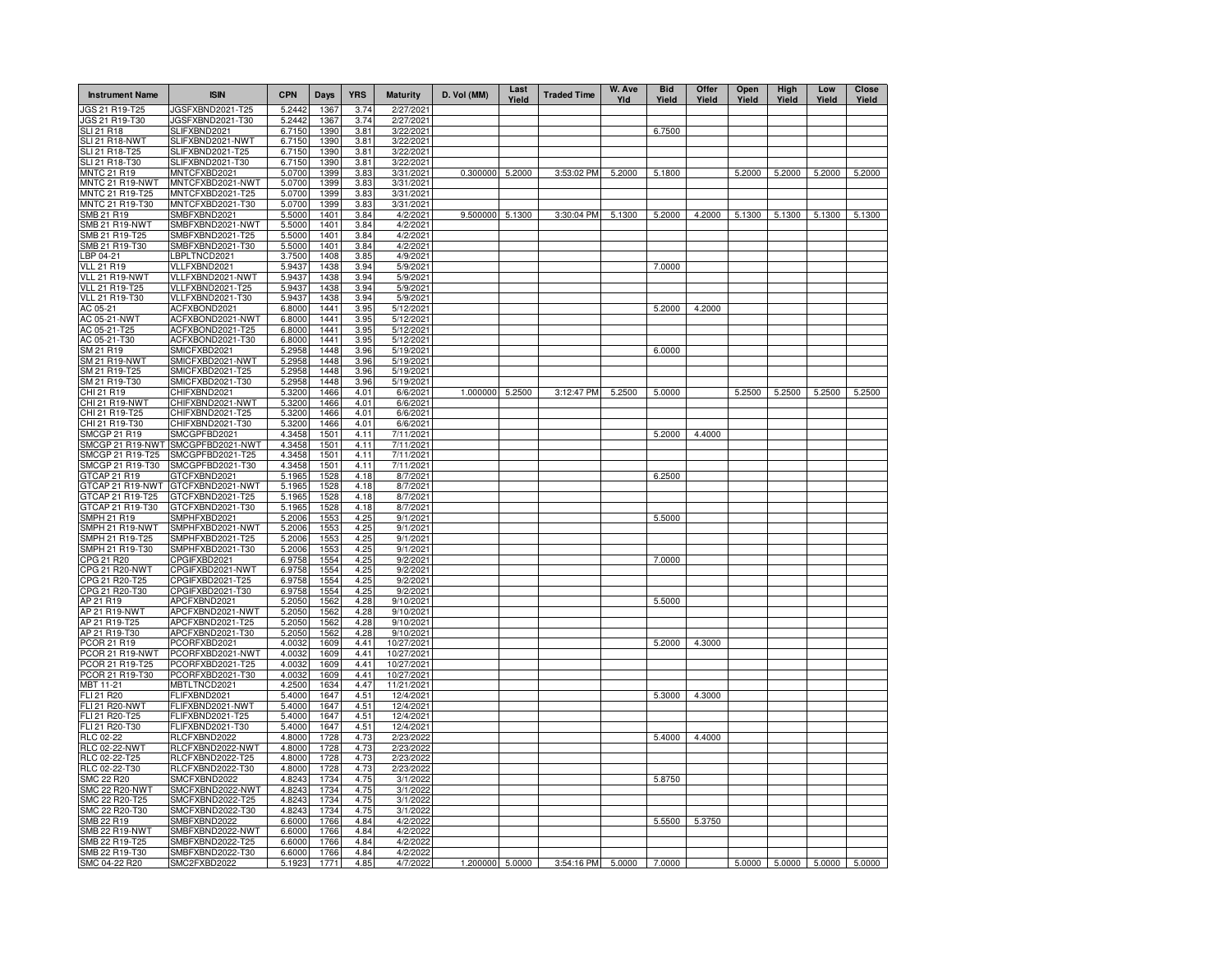| <b>Instrument Name</b>                  | <b>ISIN</b>                          | <b>CPN</b>       | Days         | <b>YRS</b>   | <b>Maturity</b>         | D. Vol (MM)     | Last<br>Yield | <b>Traded Time</b> | W. Ave<br>Yld | <b>Bid</b><br>Yield | Offer<br>Yield | Open<br>Yield | High<br>Yield | Low<br>Yield | Close<br>Yield |
|-----------------------------------------|--------------------------------------|------------------|--------------|--------------|-------------------------|-----------------|---------------|--------------------|---------------|---------------------|----------------|---------------|---------------|--------------|----------------|
| SMC 04-22 R20-NWT                       | SMC2FXBD2022-NWT                     | 5.1923           | 1771         | 4.85         | 4/7/2022                |                 |               |                    |               |                     |                |               |               |              |                |
| SMC 04-22 R20-T25                       | SMC2FXBD2022-T25                     | 5.1923           | 1771         | 4.85         | 4/7/2022                |                 |               |                    |               |                     |                |               |               |              |                |
| SMC 04-22 R20-T30<br>ALI 22 R19         | SMC2FXBD2022-T30<br>ALIFXBND2022     | 5.1923<br>6.0000 | 1771<br>1791 | 4.85<br>4.90 | 4/7/2022<br>4/27/2022   | 7.342000 4.4500 |               | 11:33:18 AM        | 4.4500        | 5.1250              | 4.4000         | 4.4500        | 4.4500        | 4.4500       | 4.4500         |
| <b>ALI 22 R19-NWT</b>                   | ALIFXBND2022-NWT                     | 6.0000           | 1791         | 4.90         | 4/27/2022               |                 |               |                    |               |                     |                |               |               |              |                |
| ALI 22 R19-T25                          | ALIFXBND2022-T25                     | 6.0000           | 1791         | 4.90         | 4/27/2022               |                 |               |                    |               |                     |                |               |               |              |                |
| ALI 22 R19-T30                          | ALIFXBND2022-T30                     | 6.0000           | 1791         | 4.90         | 4/27/2022               |                 |               |                    |               |                     |                |               |               |              |                |
| ALI 22 4.5                              | ALI2FXBD2022                         | 4.5000           | 1793         | 4.91         | 4/29/2022               | 1.000000 4.9200 |               | 2:37:55 PM         | 4.9200        | 5.0000              | 4.4000         | 4.9200        | 4.9200        | 4.9200       | 4.9200         |
| ALI 22 4.5-NWT                          | ALI2FXBD2022-NWT                     | 4.5000           | 1793         | 4.91         | 4/29/2022               |                 |               |                    |               |                     |                |               |               |              |                |
| ALI 22 4.5-T25                          | ALI2FXBD2022-T25                     | 4.5000           | 1793         | 4.91         | 4/29/2022               |                 |               |                    |               |                     |                |               |               |              |                |
| ALI 22 4.5-T30<br>PSB 04-22             | ALI2FXBD2022-T30<br>PSBLTNCD2022     | 4.5000<br>3.5000 | 1793<br>1794 | 4.91<br>4.91 | 4/29/2022<br>4/30/2022  |                 |               |                    |               |                     |                |               |               |              |                |
| CHIB 05-22                              | CHIBLTNC2022                         | 3.2500           | 1812         | 4.96         | 5/18/202                |                 |               |                    |               |                     |                |               |               |              |                |
| <b>SLTC 22 R20</b>                      | SLTCFXBD2022                         | 5.5796           | 1816         | 4.97         | 5/22/2022               |                 |               |                    |               | 5.4000              | 4.4000         |               |               |              |                |
| SLTC 22 R20-NWT                         | SLTCFXBD2022-NWT                     | 5.5796           | 1816         | 4.97         | 5/22/202                |                 |               |                    |               |                     |                |               |               |              |                |
| SLTC 22 R20-T25                         | SLTCFXBD2022-T25                     | 5.5796           | 1816         | 4.97         | 5/22/2022               |                 |               |                    |               |                     |                |               |               |              |                |
| SLTC 22 R20-T30                         | SLTCFXBD2022-T30                     | 5.5796           | 1816         | 4.97         | 5/22/2022               |                 |               |                    |               |                     |                |               |               |              |                |
| PNB 06-22                               | PNBLTNCD2022                         | 3.2500           | 1831         | 5.01         | 6/6/202                 |                 |               |                    |               |                     |                |               |               |              |                |
| <b>HOUSE 22 R20</b><br>HOUSE 22 R20-NWT | HOUSEFBD2022<br>HOUSEFBD2022-NWT     | 6.1310<br>6.1310 | 1871<br>1871 | 5.12<br>5.12 | 7/16/202<br>7/16/202    |                 |               |                    |               | 6.7500              |                |               |               |              |                |
| <b>HOUSE 22 R20-T25</b>                 | HOUSEFBD2022-T25                     | 6.1310           | 1871         | 5.12         | 7/16/202                |                 |               |                    |               |                     |                |               |               |              |                |
| <b>HOUSE 22 R20-T30</b>                 | HOUSEFBD2022-T30                     | 6.1310           | 1871         | 5.12         | 7/16/202                |                 |               |                    |               |                     |                |               |               |              |                |
| SM 22 R19                               | SMICFXBD2022                         | 6.9442           | 1871         | 5.12         | 7/16/202                |                 |               |                    |               | 4.8000              | 4.5000         |               |               |              |                |
| <b>SM 22 R19-NWT</b>                    | SMICFXBD2022-NWT                     | 6.9442           | 1871         | 5.12         | 7/16/202                |                 |               |                    |               |                     |                |               |               |              |                |
| SM 22 R19-T25                           | SMICFXBD2022-T25                     | 6.9442           | 1871         | 5.12         | 7/16/202                |                 |               |                    |               |                     |                |               |               |              |                |
| SM 22 R19-T30                           | SMICFXBD2022-T30                     | 6.9442           | 1871         | 5.12         | 7/16/202                |                 |               |                    |               |                     |                |               |               |              |                |
| <b>AEV 22 R20</b>                       | AEVFXBND2022                         | 5.0056           | 1892         | 5.18         | 8/6/202                 |                 |               |                    |               | 5.0500              |                |               |               |              |                |
| AEV 22 R20-NWT<br>AEV 22 R20-T25        | AEVFXBND2022-NWT<br>AEVFXBND2022-T25 | 5.0056<br>5.0056 | 1892<br>1892 | 5.18         | 8/6/2022<br>8/6/2022    |                 |               |                    |               |                     |                |               |               |              |                |
| AEV 22 R20-T30                          | AEVFXBND2022-T30                     | 5.0056           | 1892         | 5.18<br>5.18 | 8/6/2022                |                 |               |                    |               |                     |                |               |               |              |                |
| FLI 22 R20                              | FLIFXBND2022                         | 5.3567           | 1906         | 5.22         | 8/20/2022               |                 |               |                    |               | 5.3500              |                |               |               |              |                |
| <b>FLI 22 R20-NWT</b>                   | FLIFXBND2022-NWT                     | 5.3567           | 1906         | 5.22         | 8/20/2022               |                 |               |                    |               |                     |                |               |               |              |                |
| FLI 22 R20-T25                          | FLIFXBND2022-T25                     | 5.3567           | 1906         | 5.22         | 8/20/2022               |                 |               |                    |               |                     |                |               |               |              |                |
| FLI 22 R20-T30                          | FLIFXBND2022-T30                     | 5.3567           | 1906         | 5.22         | 8/20/2022               |                 |               |                    |               |                     |                |               |               |              |                |
| EW 09-22                                | EWBLTNCD2022                         | 4.0000           | 1938         | 5.31         | 9/21/2022               |                 |               |                    |               |                     |                |               |               |              |                |
| PNB 10-22<br>GTCAP 23 R20               | PNB2LTNC2022<br>GTCFXBND2023         | 3.7500<br>5.0937 | 1974<br>2097 | 5.40<br>5.74 | 10/27/2022<br>2/27/2023 |                 |               |                    |               | 6.1250              |                |               |               |              |                |
| GTCAP 23 R20-NWT                        | GTCFXBND2023-NWT                     | 5.0937           | 2097         | 5.74         | 2/27/2023               |                 |               |                    |               |                     |                |               |               |              |                |
| GTCAP 23 R20-T25                        | GTCFXBND2023-T25                     | 5.0937           | 2097         | 5.74         | 2/27/2023               |                 |               |                    |               |                     |                |               |               |              |                |
| GTCAP 23 R20-T30                        | GTCFXBND2023-T30                     | 5.0937           | 2097         | 5.74         | 2/27/2023               |                 |               |                    |               |                     |                |               |               |              |                |
| EDC 23 R19                              | EDCFXBND2023                         | 4.7312           | 2162         | 5.92         | 5/3/2023                |                 |               |                    |               | 6.2500              |                |               |               |              |                |
| EDC 23 R19-NWT                          | EDCFXBND2023-NWT                     | 4.7312           | 2162         | 5.92         | 5/3/2023                |                 |               |                    |               |                     |                |               |               |              |                |
| EDC 23 R19-T25                          | EDCFXBND2023-T25                     | 4.7312           | 2162         | 5.92         | 5/3/2023                |                 |               |                    |               |                     |                |               |               |              |                |
| EDC 23 R19-T30                          | EDCFXBND2023-T30                     | 4.7312           | 2162         | 5.92         | 5/3/2023                |                 |               |                    |               |                     |                |               |               |              |                |
| AC 23 R22<br>AC 23 R22-NWT              | ACFXBOND2023<br>ACFXBOND2023-NWT     | 3.9200<br>3.9200 | 2227<br>2227 | 6.10<br>6.10 | 7/7/2023<br>7/7/2023    |                 |               |                    |               | 5.5000              | 4.0000         |               |               |              |                |
| AC 23 R22-T25                           | ACFXBOND2023-T25                     | 3.9200           | 2227         | 6.10         | 7/7/2023                |                 |               |                    |               |                     |                |               |               |              |                |
| AC 23 R22-T30                           | ACFXBOND2023-T30                     | 3.9200           | 2227         | 6.10         | 7/7/2023                |                 |               |                    |               |                     |                |               |               |              |                |
| <b>SMCGP 23 R21</b>                     | SMCGPFBD2023                         | 4.7575           | 2231         | 6.11         | 7/11/2023               |                 |               |                    |               | 5.2500              |                |               |               |              |                |
| SMCGP 23 R21-NWT                        | SMCGPFBD2023-NWT                     | 4.7575           | 2231         | 6.11         | 7/11/2023               |                 |               |                    |               |                     |                |               |               |              |                |
| SMCGP 23 R21-T25                        | SMCGPFBD2023-T25                     | 4.7575           | 2231         | 6.11         | 7/11/2023               |                 |               |                    |               |                     |                |               |               |              |                |
| SMCGP 23 R21-T30                        | SMCGPFBD2023-T30                     | 4.7575           | 2231         | 6.11         | 7/11/2023               |                 |               |                    |               |                     |                |               |               |              |                |
| GLO 23 R20<br>GLO 23 R20-NWT            | GLOFXBND2023<br>GLOFXBND2023-NWT     | 5.2792<br>5.2792 | 2237<br>2237 | 6.12<br>6.12 | 7/17/2023<br>7/17/2023  |                 |               |                    |               | 5.3750              |                |               |               |              |                |
| GLO 23 R20-T25                          | GLOFXBND2023-T25                     | 5.2792           | 2237         | 6.12         | 7/17/2023               |                 |               |                    |               |                     |                |               |               |              |                |
| GLO 23 R20-T30                          | GLOFXBND2023-T30                     | 5.2792           | 2237         | 6.12         | 7/17/2023               |                 |               |                    |               |                     |                |               |               |              |                |
| MBT 09-23                               | MBTLTNCD2023                         | 3.5000           | 2301         | 6.30         | 9/19/2023               |                 |               |                    |               |                     |                |               |               |              |                |
| ALI 23 R22                              | ALIFXBND2023                         | 3.8915           | 2319         | 6.35         | 10/7/2023               |                 |               |                    |               | 5.2500              |                |               |               |              |                |
| ALI 23 R22-NWT                          | ALIFXBND2023-NWT                     | 3.8915           | 2319         | 6.35         | 10/7/2023               |                 |               |                    |               |                     |                |               |               |              |                |
| ALI 23 R22-T25                          | ALIFXBND2023-T25                     | 3.8915           | 2319<br>2319 | 6.35         | 10/7/2023               |                 |               |                    |               |                     |                |               |               |              |                |
| ALI 23 R22-T30<br>PCOR 23 R21           | ALIFXBND2023-T30<br>PCORFXBD2023     | 3.8915<br>4.5219 | 2339         | 6.35<br>6.40 | 10/7/2023<br>10/27/2023 |                 |               |                    |               | 5.2500              | 4.2500         |               |               |              |                |
| PCOR 23 R21-NWT                         | PCORFXBD2023-NWT                     | 4.5219           | 2339         | 6.40         | 10/27/2023              |                 |               |                    |               |                     |                |               |               |              |                |
| PCOR 23 R21-T25                         | PCORFXBD2023-T25                     | 4.5219           | 2339         | 6.40         | 10/27/2023              |                 |               |                    |               |                     |                |               |               |              |                |
| PCOR 23 R21-T30                         | PCORFXBD2023-T30                     | 4.5219           | 2339         | 6.40         | 10/27/2023              |                 |               |                    |               |                     |                |               |               |              |                |
| FLI 23 R20                              | FLIFXBND2023                         | 5.4333           | 2351         | 6.44         | 11/8/2023               |                 |               |                    |               | 6.0000              | 4.8000         |               |               |              |                |
| <b>FLI 23 R20-NWT</b>                   | FLIFXBND2023-NWT                     | 5.4333           | 2351         | 6.44         | 11/8/202                |                 |               |                    |               |                     |                |               |               |              |                |
| FLI 23 R20-T25                          | FLIFXBND2023-T25                     | 5.4333           | 2351         | 6.44         | 11/8/2023               |                 |               |                    |               |                     |                |               |               |              |                |
| FLI 23 R20-T30<br>AEV 23 R20            | FLIFXBND2023-T30<br>AEVFXBND2023     | 5.4333           | 2351<br>2364 | 6.44<br>6.47 | 11/8/2023<br>11/21/2023 |                 |               |                    |               |                     |                |               |               |              |                |
| <b>AEV 23 R20-NWT</b>                   | AEVFXBND2023-NWT                     | 4.6188<br>4.6188 | 2364         | 6.47         | 11/21/202               |                 |               |                    |               | 5.5000              |                |               |               |              |                |
| AEV 23 R20-T25                          | AEVFXBND2023-T25                     | 4.6188           | 2364         | 6.47         | 11/21/2023              |                 |               |                    |               |                     |                |               |               |              |                |
| AEV 23 R20-T30                          | AEVFXBND2023-T30                     | 4.6188           | 2364         | 6.47         | 11/21/202               |                 |               |                    |               |                     |                |               |               |              |                |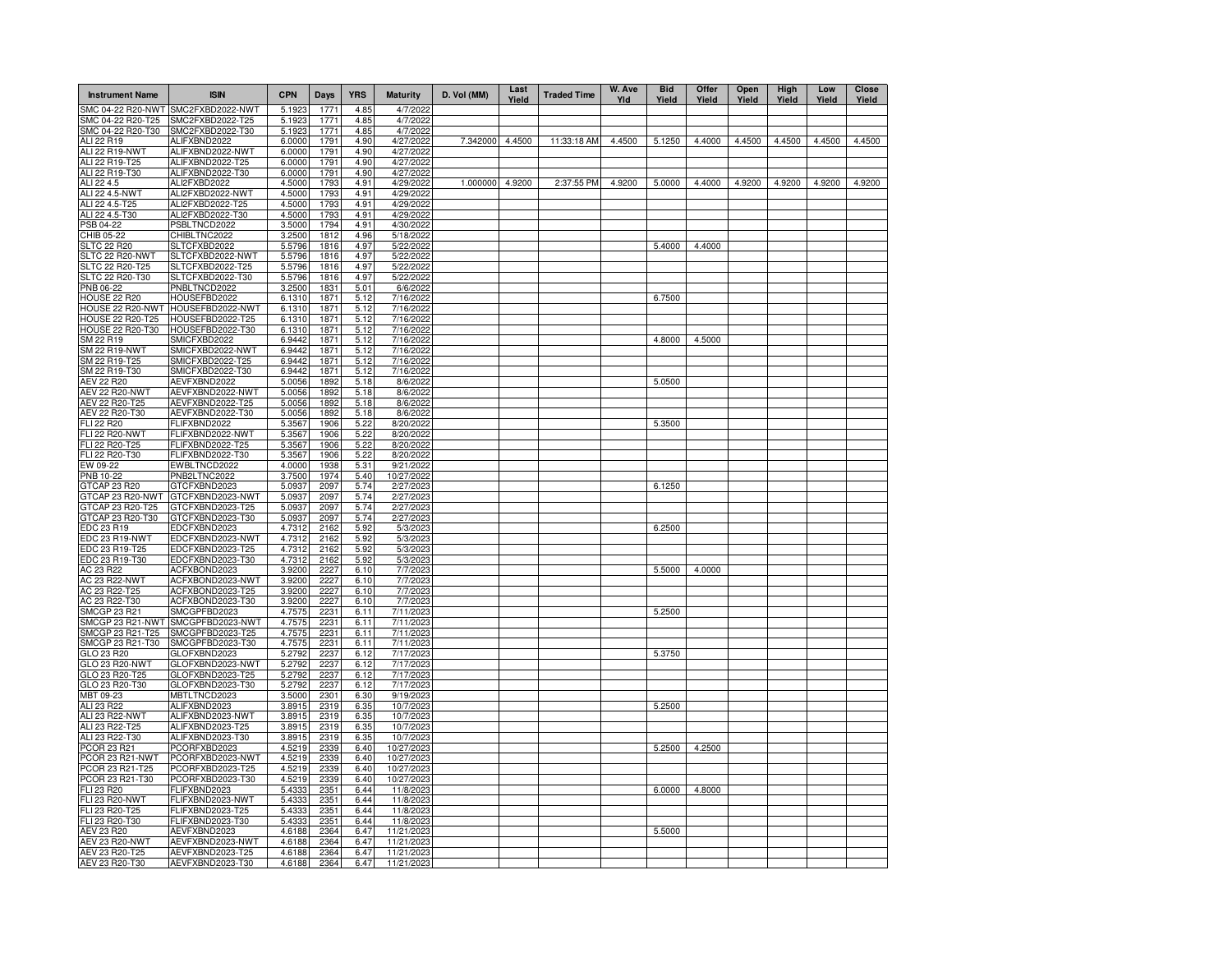| <b>Instrument Name</b>                                    | <b>ISIN</b>                          | <b>CPN</b>       | Days         | <b>YRS</b>   | <b>Maturity</b>        | D. Vol (MM)       | Last<br>Yield | <b>Traded Time</b> | W. Ave<br>Yld | <b>Bid</b><br>Yield | Offer<br>Yield | Open<br>Yield | High<br>Yield | Low<br>Yield | Close<br>Yield |
|-----------------------------------------------------------|--------------------------------------|------------------|--------------|--------------|------------------------|-------------------|---------------|--------------------|---------------|---------------------|----------------|---------------|---------------|--------------|----------------|
| SM 23 R21                                                 | SMICFXBD2023                         | 5.1590           | 2382         | 6.52         | 12/9/2023              |                   |               |                    |               | 5.2000              |                |               |               |              |                |
| SM 23 R21-NWT                                             | SMICFXBD2023-NWT                     | 5.1590           | 2382         | 6.52         | 12/9/2023              |                   |               |                    |               |                     |                |               |               |              |                |
| SM 23 R21-T25<br>SM 23 R21-T30                            | SMICFXBD2023-T25<br>SMICFXBD2023-T30 | 5.1590<br>5.1590 | 2382<br>2382 | 6.52         | 12/9/2023<br>12/9/2023 |                   |               |                    |               |                     |                |               |               |              |                |
| FDC 24 R21                                                | FDCFXBND2024                         | 6.1458           | 2428         | 6.52<br>6.65 | 1/24/2024              | $0.160000$ 6.0000 |               | 2:53:52 PM         | 6.0000        | 5.2500              | 5.5500         | 6.0000        | 6.0000        | 6.0000       | 6.0000         |
| FDC 24 R21-NWT                                            | FDCFXBND2024-NWT                     | 6.1458           | 2428         | 6.65         | 1/24/2024              |                   |               |                    |               |                     |                |               |               |              |                |
| FDC 24 R21-T25                                            | FDCFXBND2024-T25                     | 6.1458           | 2428         | 6.65         | 1/24/2024              |                   |               |                    |               |                     |                |               |               |              |                |
| FDC 24 R21-T30                                            | FDCFXBND2024-T30                     | 6.1458           | 2428         | 6.65         | 1/24/2024              |                   |               |                    |               |                     |                |               |               |              |                |
| ALI 24 R20                                                | ALIFXBND2024                         | 5.0000           | 2434         | 6.66         | 1/30/2024              |                   |               |                    |               | 4.9000              | 4.5000         |               |               |              |                |
| ALI 24 R20-NWT<br>ALI 24 R20-T25                          | ALIFXBND2024-NWT                     | 5.0000           | 2434<br>2434 | 6.66         | 1/30/2024              |                   |               |                    |               |                     |                |               |               |              |                |
| ALI 24 R20-T30                                            | ALIFXBND2024-T25<br>ALIFXBND2024-T30 | 5.0000<br>5.0000 | 2434         | 6.66<br>6.66 | 1/30/2024<br>1/30/2024 |                   |               |                    |               |                     |                |               |               |              |                |
| <b>TEL 24 R21</b>                                         | TELFXBND2024                         | 5.2813           | 2441         | 6.68         | 2/6/2024               |                   |               |                    |               | 5.1000              |                |               |               |              |                |
| TEL 24 R21-NWT                                            | TELFXBND2024-NWT                     | 5.2813           | 2441         | 6.68         | 2/6/2024               |                   |               |                    |               |                     |                |               |               |              |                |
| TEL 24 R21-T25                                            | TELFXBND2024-T25                     | 5.2813           | 2441         | 6.68         | 2/6/2024               |                   |               |                    |               |                     |                |               |               |              |                |
| TEL 24 R21-T30                                            | TELFXBND2024-T30                     | 5.2813           | 2441         | 6.68         | 2/6/2024               |                   |               |                    |               |                     |                |               |               |              |                |
| JGS 24 R20                                                | JGSFXBND2024                         | 5.3000           | 2462         | 6.74         | 2/27/2024              |                   |               |                    |               | 5.5000              |                |               |               |              |                |
| JGS 24 R20-NWT                                            | JGSFXBND2024-NWT                     | 5.3000           | 2462         | 6.74         | 2/27/2024              |                   |               |                    |               |                     |                |               |               |              |                |
| JGS 24 R20-T25<br>JGS 24 R20-T30                          | JGSFXBND2024-T25<br>JGSFXBND2024-T30 | 5.3000<br>5.3000 | 2462<br>2462 | 6.74<br>6.74 | 2/27/2024<br>2/27/2024 |                   |               |                    |               |                     |                |               |               |              |                |
| <b>SMC 24 R22</b>                                         | SMCFXBND2024                         | 5.2840           | 2465         | 6.75         | 3/1/2024               |                   |               |                    |               | 6.0000              |                |               |               |              |                |
| <b>SMC 24 R22-NWT</b>                                     | SMCFXBND2024-NWT                     | 5.2840           | 2465         | 6.75         | 3/1/2024               |                   |               |                    |               |                     |                |               |               |              |                |
| SMC 24 R22-T25                                            | SMCFXBND2024-T25                     | 5.2840           | 2465         | 6.75         | 3/1/2024               |                   |               |                    |               |                     |                |               |               |              |                |
| SMC 24 R22-T30                                            | SMCFXBND2024-T30                     | 5.2840           | 2465         | 6.75         | 3/1/2024               |                   |               |                    |               |                     |                |               |               |              |                |
| STIESG 24 R22                                             | STIGFXBD2024                         | 5.8085           | 2487         | 6.81         | 3/23/2024              |                   |               |                    |               | 5.8085              |                |               |               |              |                |
| STIESG 24 R22-NWT                                         | STIGFXBD2024-NWT                     | 5.8085           | 2487         | 6.81         | 3/23/2024              |                   |               |                    |               |                     |                |               |               |              |                |
| STIESG 24 R22-T25<br>STIESG 24 R22-T30                    | STIGFXBD2024-T25<br>STIGFXBD2024-T30 | 5.8085<br>5.8085 | 2487<br>2487 | 6.81         | 3/23/2024<br>3/23/2024 |                   |               |                    |               |                     |                |               |               |              |                |
| <b>MEG 24 R22</b>                                         | MEGFXBND2024                         | 5.3535           | 2492         | 6.81<br>6.82 | 3/28/2024              | 72.000000 5.1500  |               | 2:04:01 PM         | 5.1450        | 5.1500              |                | 4.9700        | 5.1500        | 4.9700       | 5.1500         |
| MEG 24 R22-NWT                                            | MEGFXBND2024-NWT                     | 5.3535           | 2492         | 6.82         | 3/28/2024              |                   |               |                    |               |                     |                |               |               |              |                |
| MEG 24 R22-T25                                            | MEGFXBND2024-T25                     | 5.3535           | 2492         | 6.82         | 3/28/2024              |                   |               |                    |               |                     |                |               |               |              |                |
| MEG 24 R22-T30                                            | MEGFXBND2024-T30                     | 5.3535           | 2492         | 6.82         | 3/28/2024              |                   |               |                    |               |                     |                |               |               |              |                |
| <b>MNTC 24 R21</b>                                        | MNTCFXBD2024                         | 5.5000           | 2495         | 6.83         | 3/31/2024              |                   |               |                    |               | 5.4000              |                |               |               |              |                |
| MNTC 24 R21-NWT                                           | MNTCFXBD2024-NWT                     | 5.5000           | 2495         | 6.83         | 3/31/2024              |                   |               |                    |               |                     |                |               |               |              |                |
| MNTC 24 R21-T25                                           | MNTCFXBD2024-T25                     | 5.5000           | 2495<br>2495 | 6.83         | 3/31/2024              |                   |               |                    |               |                     |                |               |               |              |                |
| MNTC 24 R21-T30<br>SMB 24 R21                             | MNTCFXBD2024-T30<br>SMBFXBND2024     | 5.5000<br>6.0000 | 2497         | 6.83<br>6.84 | 3/31/2024<br>4/2/2024  |                   |               |                    |               | 6.0000              |                |               |               |              |                |
| SMB 24 R21-NWT                                            | SMBFXBND2024-NWT                     | 6.0000           | 2497         | 6.84         | 4/2/2024               |                   |               |                    |               |                     |                |               |               |              |                |
| SMB 24 R21-T25                                            | SMBFXBND2024-T25                     | 6.0000           | 2497         | 6.84         | 4/2/2024               |                   |               |                    |               |                     |                |               |               |              |                |
| SMB 24 R21-T30                                            | SMBFXBND2024-T30                     | 6.0000           | 2497         | 6.84         | 4/2/2024               |                   |               |                    |               |                     |                |               |               |              |                |
| SMPH 05-24 R22                                            | SMPH2FBD2024                         | 5.1683           | 2543         | 6.96         | 5/18/2024              | 2.570000 5.1683   |               | 3:09:17 PM         | 5.1319        | 5.1683              |                | 5.0750        | 5.1683        | 5.0750       | 5.1683         |
| SMPH 05-24 R22-NW                                         | SMPH2FBD2024-NWT                     | 5.1683           | 2543         | 6.96         | 5/18/2024              |                   |               |                    |               |                     |                |               |               |              |                |
| SMPH 05-24 R22-T25<br>SMPH 05-24 R22-T30 SMPH2FBD2024-T30 | SMPH2FBD2024-T25                     | 5.1683<br>5.1683 | 2543<br>2543 | 6.96<br>6.96 | 5/18/2024<br>5/18/2024 |                   |               |                    |               |                     |                |               |               |              |                |
| SM 24 R21                                                 | SMICFXBD2024                         | 5.6125           | 2544         | 6.97         | 5/19/2024              |                   |               |                    |               | 5.5000              |                |               |               |              |                |
| SM 24 R21-NWT                                             | SMICFXBD2024-NWT                     | 5.6125           | 2544         | 6.97         | 5/19/2024              |                   |               |                    |               |                     |                |               |               |              |                |
| SM 24 R21-T25                                             | SMICFXBD2024-T25                     | 5.6125           | 2544         | 6.97         | 5/19/2024              |                   |               |                    |               |                     |                |               |               |              |                |
| SM 24 R21-T30                                             | SMICFXBD2024-T30                     | 5.6125           | 2544         | 6.97         | 5/19/2024              |                   |               |                    |               |                     |                |               |               |              |                |
| GTCAP 24 R21                                              | GTCFXBND2024                         | 5.6250           | 2624         | 7.18         | 8/7/2024               |                   |               |                    |               | 6.3500              |                |               |               |              |                |
| GTCAP 24 R21-NWT                                          | GTCFXBND2024-NWT                     | 5.6250           | 2624<br>2624 | 7.18         | 8/7/2024               |                   |               |                    |               |                     |                |               |               |              |                |
| GTCAP 24 R21-T25<br>GTCAP 24 R21-T30                      | GTCFXBND2024-T25<br>GTCFXBND2024-T30 | 5.6250<br>5.6250 | 2624         | 7.18<br>7.18 | 8/7/2024<br>8/7/2024   |                   |               |                    |               |                     |                |               |               |              |                |
| <b>SMPH 24 R21</b>                                        | SMPHFXBD2024                         | 5.7417           | 2649         | 7.25         | 9/1/2024               |                   |               |                    |               | 5.7500              |                |               |               |              |                |
| SMPH 24 R21-NWT                                           | SMPHFXBD2024-NWT                     | 5.7417           | 2649         | 7.25         | 9/1/2024               |                   |               |                    |               |                     |                |               |               |              |                |
| SMPH 24 R21-T25                                           | SMPHFXBD2024-T25                     | 5.7417           | 2649         | 7.25         | 9/1/2024               |                   |               |                    |               |                     |                |               |               |              |                |
| SMPH 24 R21-T30                                           | SMPHFXBD2024-T30                     | 5.7417           | 2649         | 7.25         | 9/1/2024               |                   |               |                    |               |                     |                |               |               |              |                |
| <b>FLI 24 R21</b>                                         | FLIFXBND2024                         | 5.6389           | 2743<br>2743 | 7.51<br>7.51 | 12/4/2024              |                   |               |                    |               | 5.5000              |                |               |               |              |                |
| FLI 24 R21-NWT<br>FLI 24 R21-T25                          | FLIFXBND2024-NWT<br>FLIFXBND2024-T25 | 5.6389<br>5.6389 | 2743         | 7.51         | 12/4/2024<br>12/4/2024 |                   |               |                    |               |                     |                |               |               |              |                |
| FLI 24 R21-T30                                            | FLIFXBND2024-T30                     | 5.6389           | 2743         | 7.51         | 12/4/2024              |                   |               |                    |               |                     |                |               |               |              |                |
| AC 25 R23                                                 | ACFXBOND2025                         | 4.8200           | 2811         | 7.70         | 2/10/2025              | 0.300000          | 5.3500        | 3:58:33 PM         | 5.3500        | 5.2500              | 4.9000         | 5.3500        | 5.3500        | 5.3500       | 5.3500         |
| <b>AC 25 R23-NWT</b>                                      | ACFXBOND2025-NWT                     | 4.8200           | 2811         | 7.70         | 2/10/2025              |                   |               |                    |               |                     |                |               |               |              |                |
| AC 25 R23-T25                                             | ACFXBOND2025-T25                     | 4.8200           | 2811         | 7.70         | 2/10/2025              |                   |               |                    |               |                     |                |               |               |              |                |
| AC 25 R23-T30                                             | ACFXBOND2025-T30                     | 4.8200           | 2811         | 7.70         | 2/10/2025              |                   |               |                    |               |                     |                |               |               |              |                |
| <b>RLC 02-25</b>                                          | RLCFXBND2025                         | 4.9344           | 2824         | 7.73         | 2/23/2025              |                   |               |                    |               | 6.0000              |                |               |               |              |                |
| <b>RLC 02-25-NWT</b><br>RLC 02-25-T25                     | RLCFXBND2025-NWT<br>RLCFXBND2025-T25 | 4.9344<br>4.9344 | 2824<br>2824 | 7.73<br>7.73 | 2/23/2025<br>2/23/2025 |                   |               |                    |               |                     |                |               |               |              |                |
| RLC 02-25-T30                                             | RLCFXBND2025-T30                     | 4.9344           | 2824         | 7.73         | 2/23/2025              |                   |               |                    |               |                     |                |               |               |              |                |
| ALI 25 R21                                                | ALIFXBND2025                         | 5.6250           | 2885         | 7.90         | 4/25/2025              | 89.800000 5.1000  |               | 3:13:38 PM         | 5.1000        | 5.1000              |                | 5.1000        | 5.1000        | 5.1000       | 5.1000         |
| <b>ALI 25 R21-NWT</b>                                     | ALIFXBND2025-NWT                     | 5.6250           | 2885         | 7.90         | 4/25/2025              |                   |               |                    |               |                     |                |               |               |              |                |
| ALI 25 R21-T25                                            | ALIFXBND2025-T25                     | 5.6250           | 2885         | 7.90         | 4/25/2025              |                   |               |                    |               |                     |                |               |               |              |                |
| ALI 25 R21-T30                                            | ALIFXBND2025-T30                     | 5.6250           | 2885         | 7.90         | 4/25/2025              |                   |               |                    |               |                     |                |               |               |              |                |
| <b>SLTC 25 R22</b>                                        | SLTCFXBD2025                         | 6.4872           | 2912         | 7.97         | 5/22/2025              |                   |               |                    |               | 7.5000              |                |               |               |              |                |